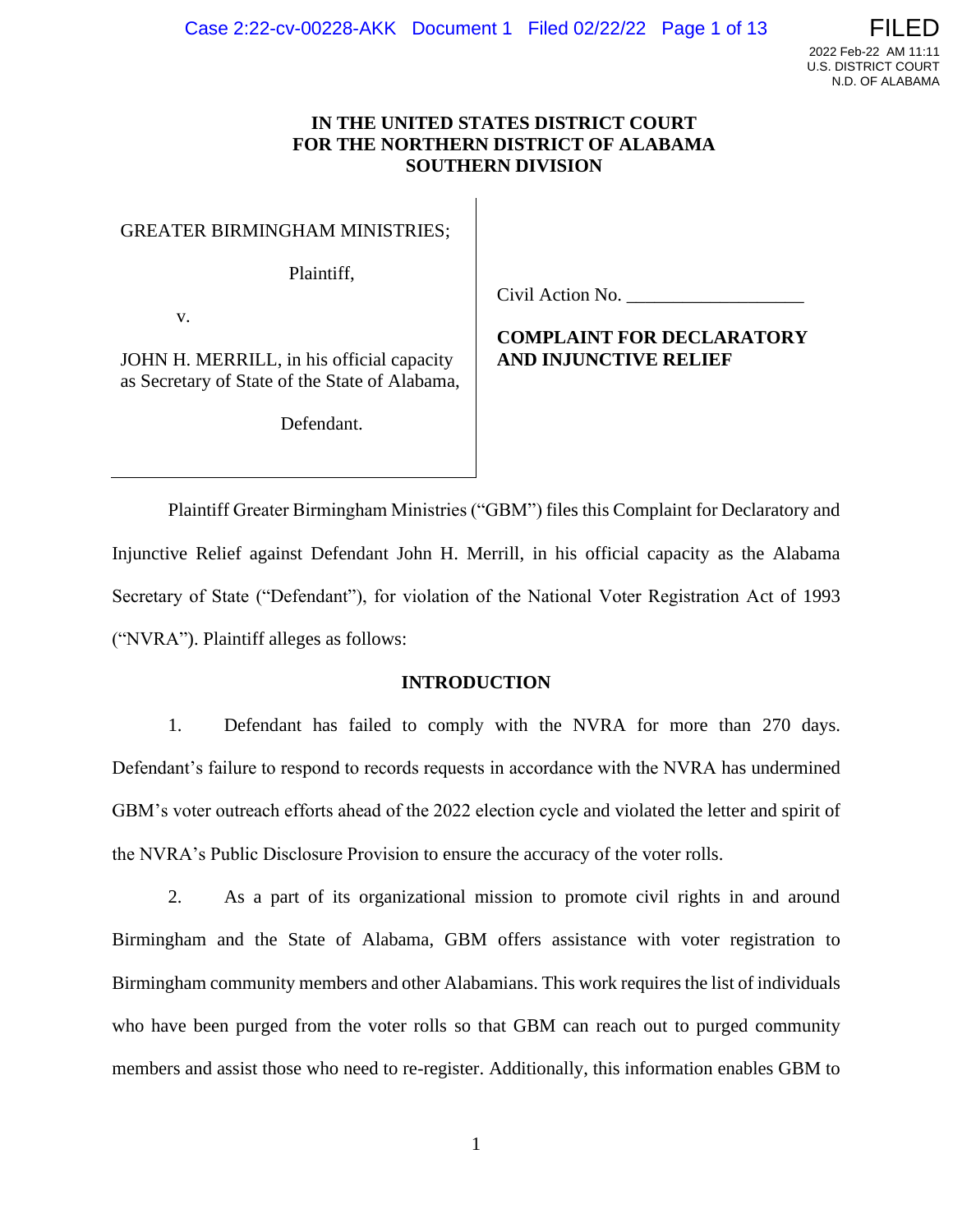#### Case 2:22-cv-00228-AKK Document 1 Filed 02/22/22 Page 2 of 13

monitor Alabama's compliance with the NVRA's prohibition against removing individuals from the voting rolls simply for not voting. 52 U.S.C. § 20507(b)(2).

3. GBM also engages in voter outreach programs for people with felony convictions to help them understand recent changes to Alabama's felony disenfranchisement law and the voting rights restoration process. To accomplish this, GBM must know which individuals have been removed from Alabama's voter rolls or denied voter registration because of a felony conviction. GBM uses this information to conduct outreach to individuals who are eligible or may become eligible to vote, help them apply for rights restoration (where applicable), and encourage them to register or re-register (where eligible). GBM's work also helps ensure that Alabama is complying with the NVRA's mandate that each state "shall . . . ensure that any eligible applicant is registered to vote" in Federal elections if the eligible applicant timely submits a "valid voter registration form." 52 U.S.C. § 20507(a)(1).

4. To further these efforts and pursuant to Section 8 of the NVRA, Plaintiff submitted a pair of records requests to Defendant, seeking: (1) the list of all registered voters removed from the voter rolls after the 2020 election ("Purged Voters Request") and (2) the list of applicants who were denied voter registration or removed from the voter rolls because of felony convictions going back at least two years ("Felony Records Request").

5. Records responsive to the Purged Voters Request are available in electronic form and should be produced to Plaintiff free of charge, pursuant to the NVRA. 52 U.S.C. § 20507(i)(1). Defendant, however, refuses to produce them without payment of over one thousand dollars, an amount not tied to any reasonable photocopying costs to be borne by the State. Indeed, since these records are available electronically, they can be produced without any photocopying costs.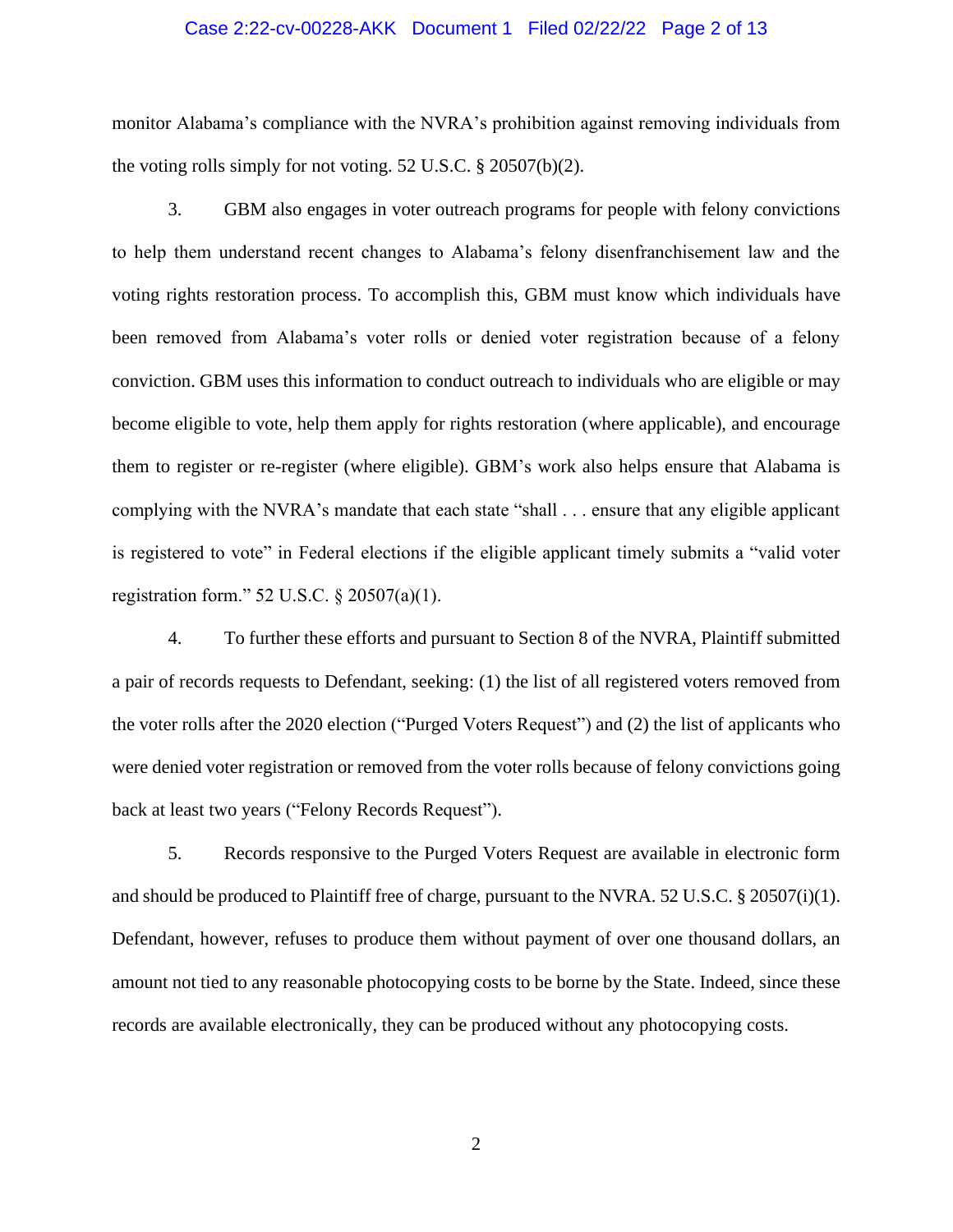### Case 2:22-cv-00228-AKK Document 1 Filed 02/22/22 Page 3 of 13

6. Additionally, Defendant refuses to produce records responsive to the Felony Records Request, claiming they are outside the scope of the NVRA. They are not.

7. On January 24, 2022, Plaintiff notified Defendant that their rejections constituted violations of Section 8 of the NVRA. To date, Defendants have not produced the records in compliance with the NVRA—more than six months after the submission of the first request. Twenty-six days have passed since the notice of violation. The next federal primary in Alabama will occur on May 24, 2022.

8. Having complied with the statutory notice requirement, Plaintiff GBM brings this suit to enforce their rights under the NVRA.

#### **JURISDICTION AND VENUE**

9. This action is brought pursuant to the private right of action established by 52 U.S.C. § 20510(b) to address the deprivation of rights secured by the National Voter Registration Act.

10. This Court has jurisdiction pursuant to 28 U.S.C. § 1331. It also has jurisdiction under the Declaratory Judgment Act, 28 U.S.C. §§ 2201 and 2202, to grant the declaratory relief requested.

11. This Court has personal jurisdiction over Defendant in his official capacity because he is a citizen and elected officer of the State of Alabama and his principal place of business is in Montgomery, Alabama.

12. Venue is proper in this district under 28 U.S.C. § 1391(b) because a substantial part of the events and omissions alleged occurred in this District and Plaintiff's primary place of business is in Birmingham.

13. An actual and justiciable controversy exists between Plaintiff and Defendant.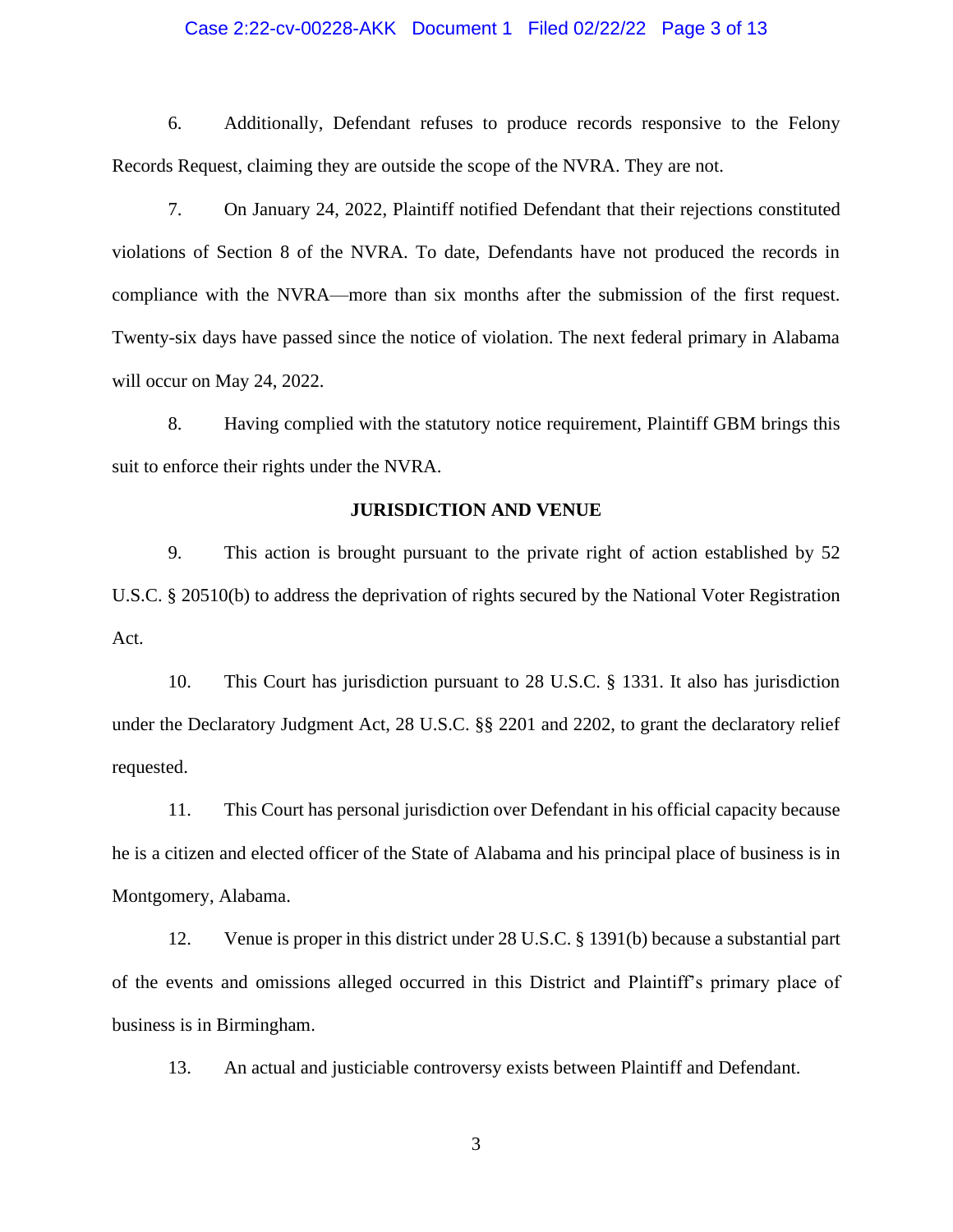#### **PARTIES**

### **A. Plaintiff**

14. Greater Birmingham Ministries ("GBM") is a nonprofit organization founded in 1969 to advocate for civil rights in the Birmingham area. GBM's mission includes advancing and promoting the right to vote for people within its Birmingham community, including individuals with felony convictions. GBM regularly engages in voter registration and outreach to people with felony convictions to encourage them to register to vote and vote. GBM works to ensure that Alabama complies with state and federal voting rights laws and advocates against unlawful denials of the right to vote.

#### **B. Defendant**

15. Defendant John H. Merrill is the Secretary of State of Alabama and is sued in his official capacity. Defendant Merrill is the chief election officer of Alabama. Ala. Code § 17-1- 3(a). He is tasked with ensuring the state's compliance with the National Voter Registration Act. Ala. Code § 17-4-60(a).

#### **FEDERAL STATUTORY BACKGROUND**

16. The NVRA was enacted in 1993 to "increase the number of eligible citizens who register to vote," "enhance[] the participation of eligible citizens as voters," "protect the integrity of the electoral process," and "ensure that accurate and current voter registration rolls are maintained." 52 U.S.C. § 20501(b). In passing the NVRA, Congress found that "discriminatory and unfair registration laws and procedures can have a direct and damaging effect on voter participation in elections for Federal office and disproportionately harm voter participation by various groups, including racial minorities." 52 U.S.C. § 20501(a)(3).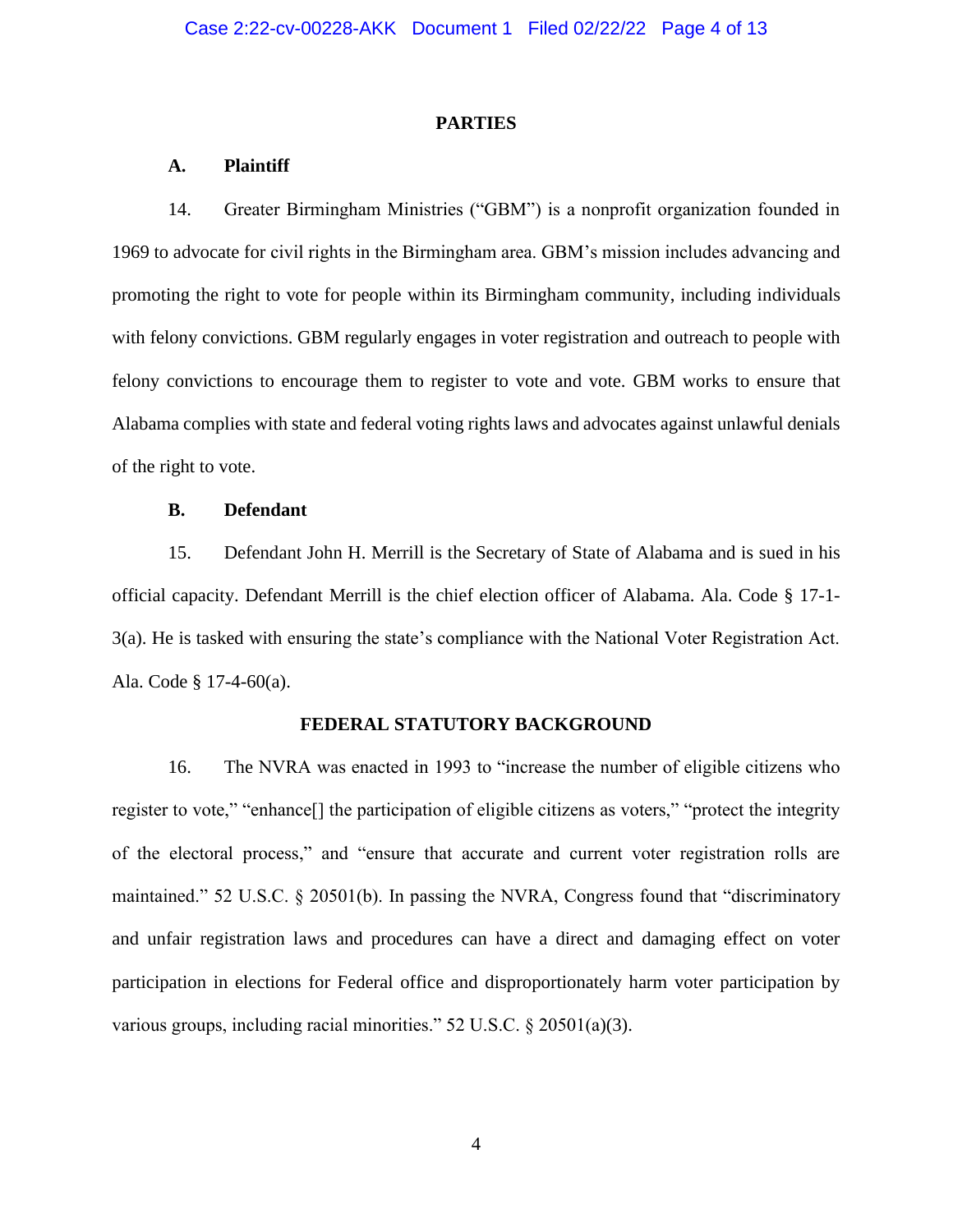### Case 2:22-cv-00228-AKK Document 1 Filed 02/22/22 Page 5 of 13

17. To further its stated goals, the NVRA requires states to comply with certain baseline standards for the administration of voter registration to "ensure that any eligible applicant is registered to vote." 52 U.S.C.  $\S 20507(a)(1)$ .

18. Accurate and complete voter rolls are necessary to guarantee that eligible voters are properly registered and able to vote. As part of the NVRA's overall framework to ensure states are keeping accurate and complete voter rolls, the NVRA imposes strict transparency requirements. In particular, it requires:

Each State shall maintain for at least 2 years and shall make available for public inspection and, where available, photocopying at a reasonable cost, all records concerning the implementation of programs and activities conducted for the purpose of ensuring the accuracy and currency of official lists of eligible voters, except to the extent that such records relate to a declination to register to vote or to the identity of a voter registration agency through which any particular voter is registered.

52 U.S.C. § 20507(i)(1) ("Public Disclosure Provision").

19. The Public Disclosure Provision enables the public to monitor states' compliance

with the NVRA's requirements and thereby furthers the federal legislation's purpose of ensuring

effective, accurate, and non-discriminatory voter registration practices.

## **STATEMENT OF FACTS**

### *GBM's Voter Purge Request*

20. On or about May 17, 2021, GBM submitted a records request to Defendant for a list of every voter removed from the active voter rolls after the 2020 election and their contact information for every county in Alabama at no cost to GBM and in a timely manner. ("Purged Voters Request").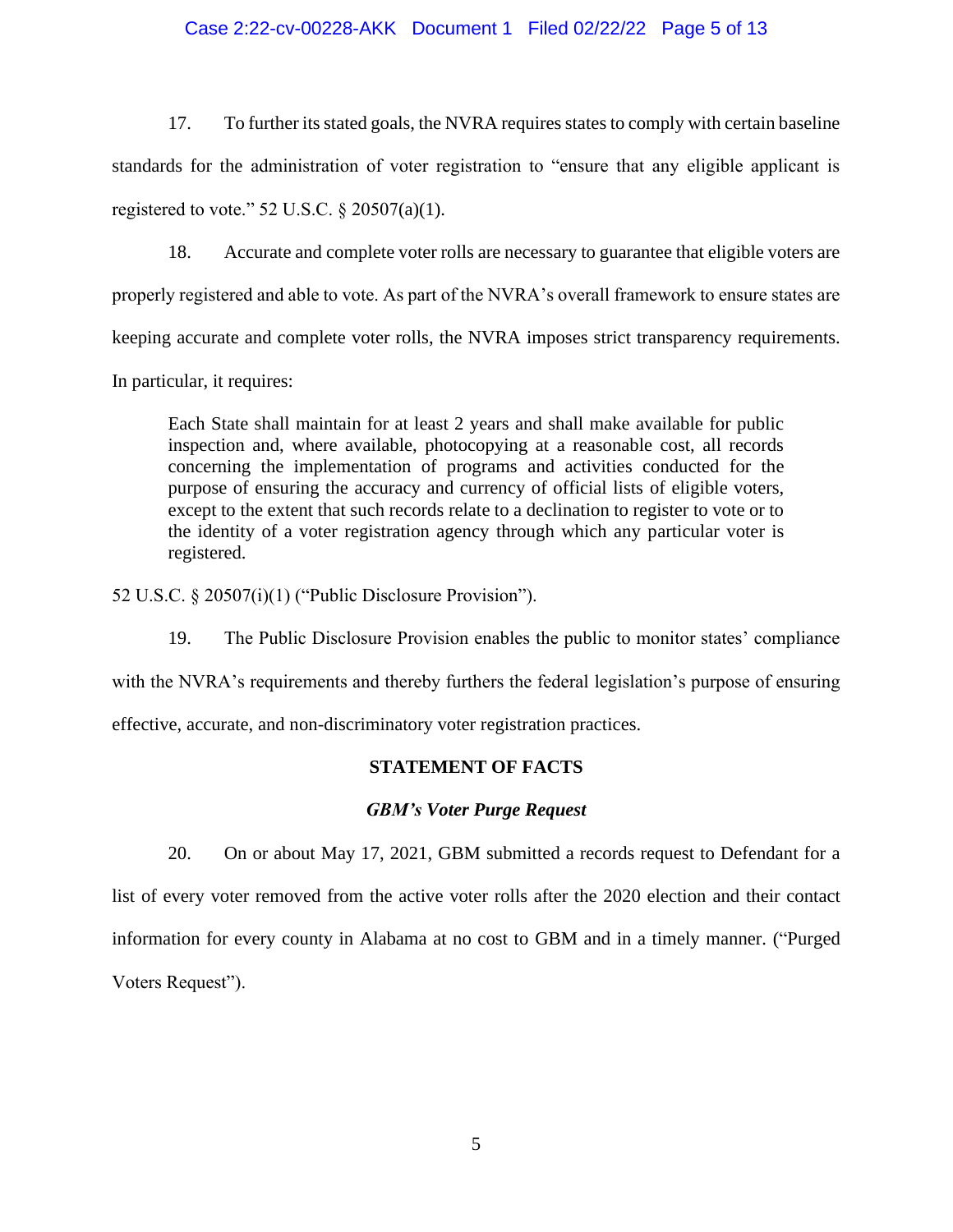#### Case 2:22-cv-00228-AKK Document 1 Filed 02/22/22 Page 6 of 13

21. GBM made this request pursuant to Section 8 of the NVRA, explaining that it made the Purged Voters Request in its efforts to guarantee that no qualified Alabama voter be purged without just cause and adequate notification.

22. On May 25, 2021, Defendant acknowledged receipt of the request. Although Defendant offered to allow GBM to inspect the records in person to "determine if it is a list [GBM] would like to purchase," he stated his office would only provide the records to GBM at a cost of \$1,331.40, or 1 cent per name for 133,140 names. Defendant made the cost assessment pursuant to Ala. Code § 17-4-35, which provides that voter registration lists be made public at a "reasonable cost." This assessment is not tied to any reproduction costs that Defendant would incur in providing these records to GBM. Defendant alleged that "[n]othing in the NVRA or U.S. Code provides for our office to produce and make copies of this data at no cost."

23. On or about June 11, 2021, GBM objected to Defendant's request for payment for the Purged Voters Request, explaining that Section 8 of the NVRA only permits charging for covered records to the extent such charges reflect reasonable photocopying costs. Thus, GBM explained that the NVRA does not permit Defendant to charge for the production of an electronic list that will not require photocopies and renewed its Purged Voters Request.

24. On June 23, 2021, Defendant responded to GBM's June 11 letter, confirmed that Defendant has the requested records available in electronic form, and renewed his refusal to fulfill GBM's Purged Voters Request absent payment. Defendant's office asserted that it could charge for any request under state law and asserted that the NVRA permitted Defendant to charge 1 cent per name in the electronic records.

25. On September 7, 2021, GBM restated its position that the Secretary of State's decision to charge for electronic production of these records is not proper under the NVRA.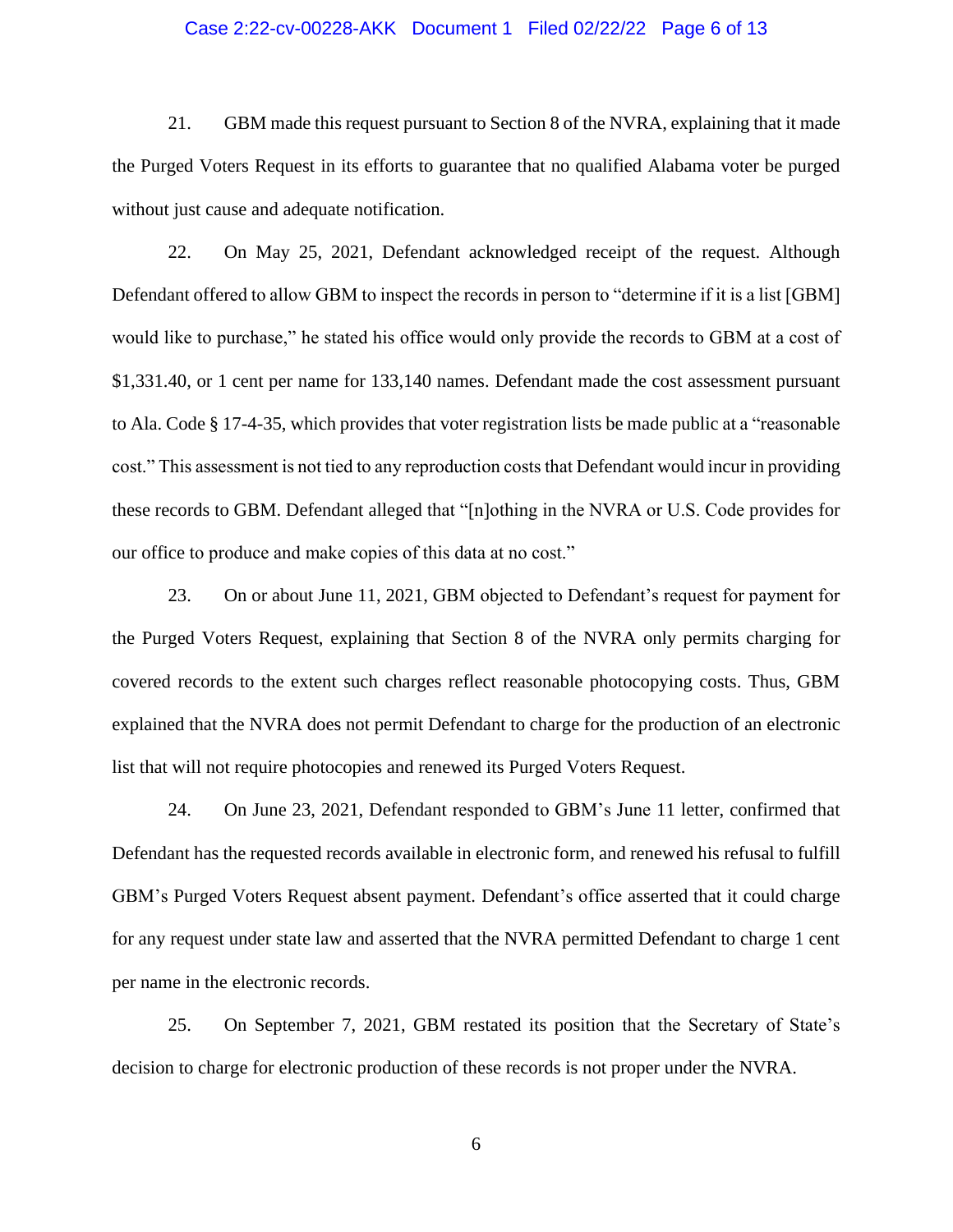26. On September 15, 2021, Defendant again offered to allow GBM to inspect the records in person but again refused to produce the Purged Voters Request electronically without payment.

### *GBM's Felony Records Request*

27. In 2017, Alabama passed a law creating a definitive list of felony convictions that take away a person's right to vote. This law confirmed the eligibility of tens of thousands of Alabama citizens with past convictions who formerly lacked clarity on their right to vote. In public statements from the time, Defendant Merrill explained that while he would continue pre-existing efforts to register Alabamans to vote, he would not "notify[] a small percentage of individuals who at some point in the past may have believed for whatever reason they were disenfranchised" about the law change. $<sup>1</sup>$ </sup>

28. Despite the clarifying 2017 law, citizens with prior felony convictions continue to report being wrongfully denied voter registration more than five years after the law's passage. One reason for this is the ongoing confusion of county election officials regarding which felony convictions disqualify citizens from registering to vote, resulting in unlawful voter registration denials. $2$ 

29. GBM's outreach efforts aim to identify and correct erroneous denials of voter registrations, inform Alabama citizens with felony convictions of their eligibility to vote and the process for rights restoration (where applicable), and assist voters with felony convictions in accessing the ballot box. To do this, GBM runs voter outreach programs to work with eligible

<sup>1</sup> Sam Levine, *Alabama Won't Help Disenfranchised Citizens Understand If They Can Now Vote*, HUFFINGTON POST (June 21, 2017), https://www.huffpost.com/entry/alabama-moral-turpitude\_n\_594a8335e4b0177d0b8af45f.

<sup>2</sup> *See e.g.,* Connor Sheets and Sarah Whites-Koditschek, *In Alabama, Some Felons Are Wrongly Being Barred from Voting,* AL.COM (Oct. 30, 2020), [https://www.al.com/news/2020/10/in-alabama-some-felons-are-being-wrongly](https://www.al.com/news/2020/10/in-alabama-some-felons-are-being-wrongly-barred-from-voting.html)[barred-from-voting.html.](https://www.al.com/news/2020/10/in-alabama-some-felons-are-being-wrongly-barred-from-voting.html)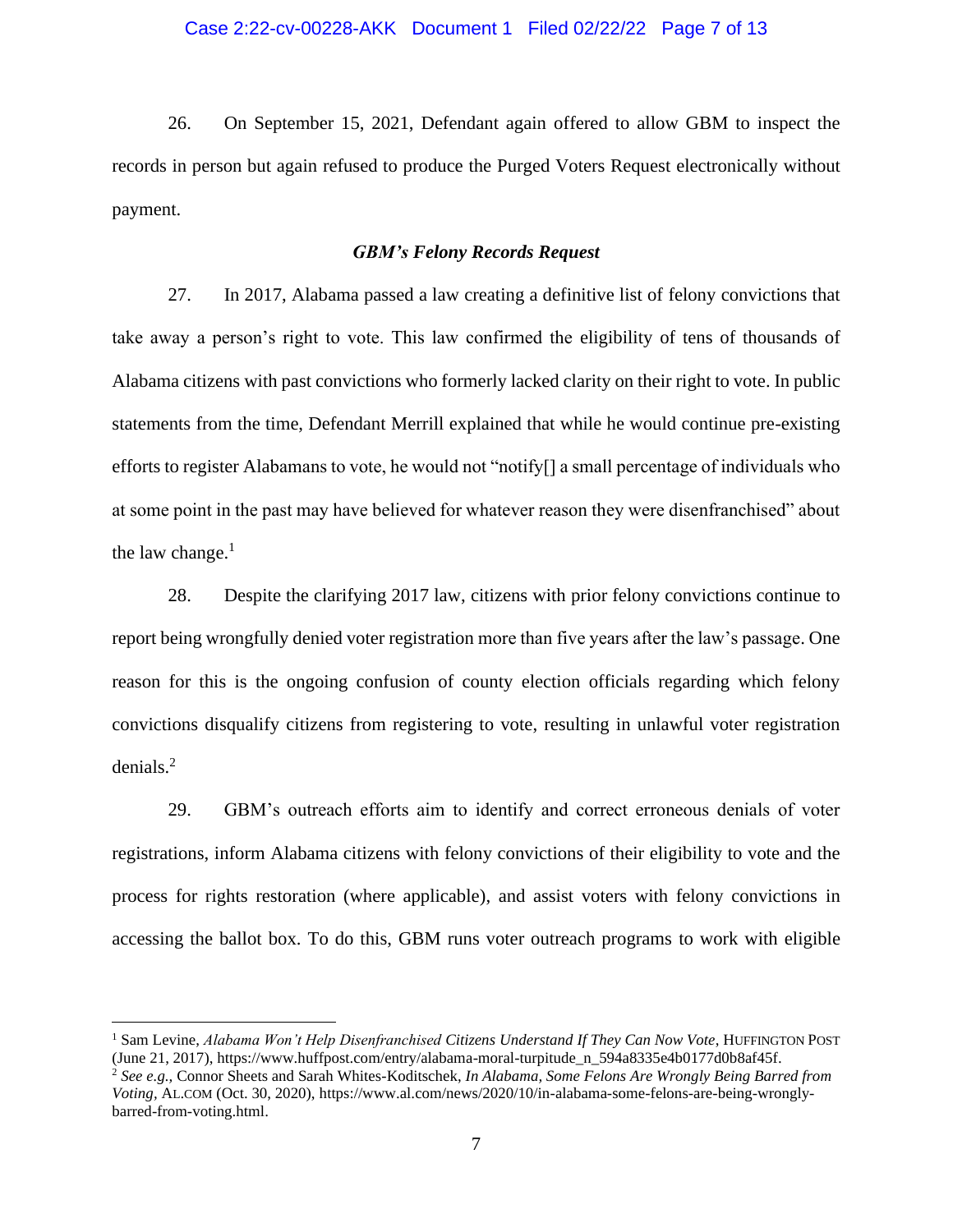#### Case 2:22-cv-00228-AKK Document 1 Filed 02/22/22 Page 8 of 13

members of its community with prior felony convictions to apply for Certificates of Eligibility to Register to Vote and/or register to vote.

30. GBM regularly identifies voters who have been unlawfully removed from the voter rolls or denied registration by reason of the voter's felony conviction. To run this programming and to ensure that, pursuant to the NVRA, all eligible applicants are properly registered to vote in Alabama, GBM needs to know which voters have been removed from the voting rolls or denied registration on the basis of felony convictions.

31. When GBM renewed its Purged Voters Request on or about June 11, GBM additionally requested a list of voter registration applicants and registered voters who have been deemed ineligible and either denied registration or removed from the rolls.

32. Like its Purged Voters Request, GBM expressly made the request pursuant to Section 8 of the NVRA.

33. On June 23, 2021, Defendant denied this request, alleging that it goes beyond the scope of the NVRA: "The NVRA relates to programs and activities for the purpose of ensuring the accuracy and currency of official lists of eligible voters. Your most recent request moves well beyond the NVRA."

34. On September 7, 2021, GBM renewed and narrowed this request under the NVRA and also objected to Defendant's assessment that these records are outside of the purview of the NVRA. In its September 7 letter, GBM narrowed its second request to only include registration applicants whose registrations were rejected because of a felony conviction and voters who were removed from the rolls by reason of a felony conviction (the "Felony Records Request"). GBM's September 7 letter noted that GBM would explore a remedy in federal court if Defendant's office continued its noncompliance with the NVRA.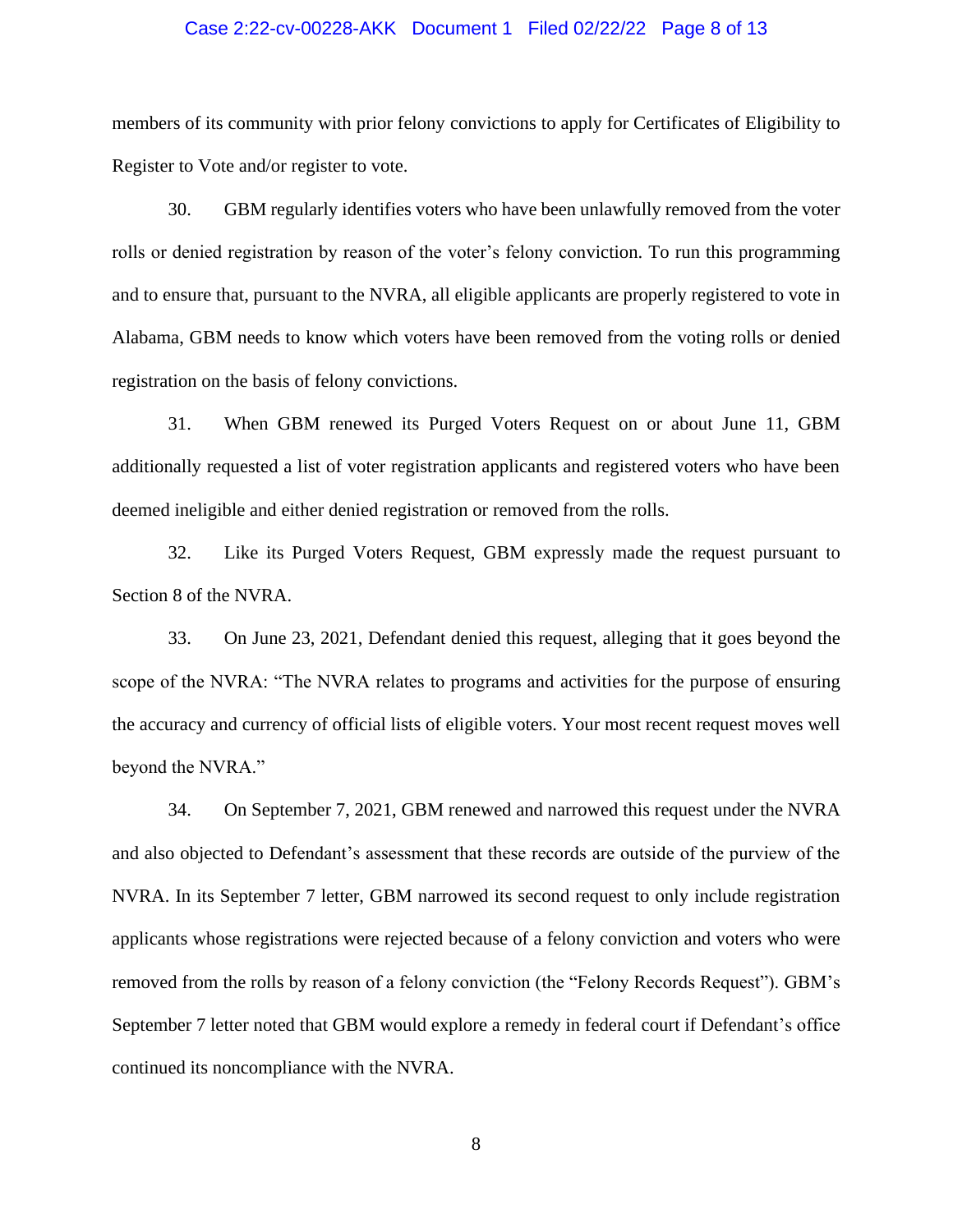### Case 2:22-cv-00228-AKK Document 1 Filed 02/22/22 Page 9 of 13

35. On September 15, 2021, Defendant replied and renewed his refusal of GBM's Felony Records Request stating, "we stand by [our previous letter], and do not feel the need to further elaborate."

#### *GBM's NVRA Notices to Defendant Merrill*

36. On December 8, 2021, GBM formally notified Defendant Merrill that his office's failure to produce records in response to GBM's Purged Voters Request and Felony Records Request violates Section 8 of the NVRA. Ex. 1 ("First Notice Letter"). First, GBM notified Defendant that his office's denial of the Purged Voters Request without payment violated Section 8(i) of the NVRA, which does not permit the assessment of costs for production of covered records except for reasonable photocopying costs. *Id.* at 2 (citing 52 U.S.C. § 20507(i)(1)). Where the records can be made available electronically without any reproduction costs, Defendant must do so without imposing fees unrelated to photocopying. Second, GBM notified Defendant that his office's rejection of the Felony Records Request also violated Section 8(i) of the NVRA, which requires states to make "records concerning the implementation of programs and activities conducted for the purpose of ensuring the accuracy and currency of official lists of eligible voters" available for public inspection. *Id.* at 2. The rejection of registrations and removal of voters due to felony conviction falls squarely within the scope of the Public Disclosure Provision.

37. Defendants did not respond to GBM's First Notice Letter.

38. January 24, 2022 marked 120 days before the next federal election in Alabama, triggering a shorter 20-day notice period under the NVRA. 52 U.S.C. § 20510(b)(2). Because Defendant had not responded to the First Notice Letter, GBM again notified Defendant, through counsel, on January 24, 2022 that his failure to respond to the Purged Voters Request and Felony Records Request constitutes an ongoing violation of the NVRA. Ex. 2 ("Second Notice Letter").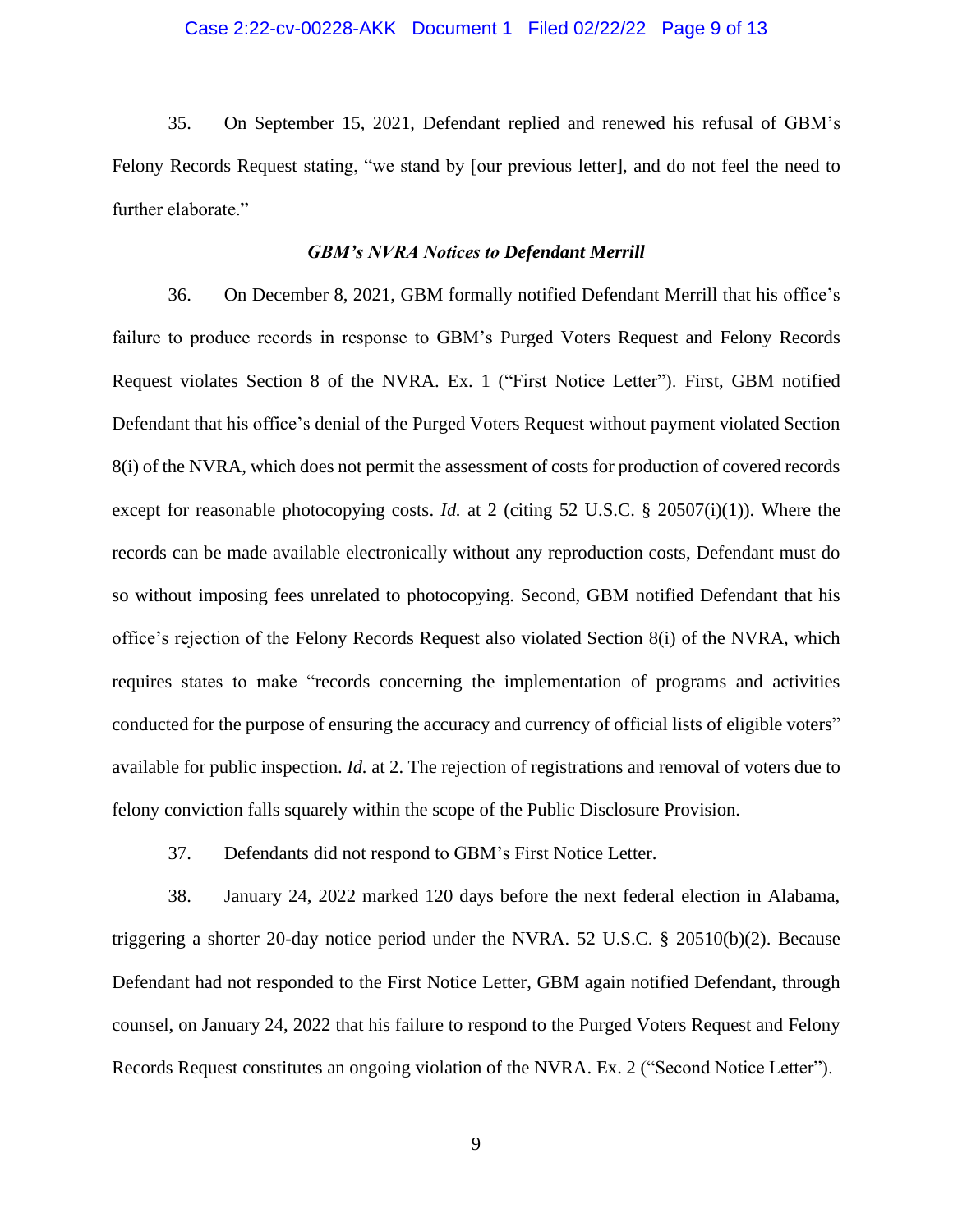39. GBM reasserted the nature of the NVRA violations and notified Defendant of the 20-day notice period triggered by an impending federal election under the NVRA. *Id.* GBM notified Defendant that his office had 20 days from the Second Notice Letter to respond to GBM's requests before GBM would seek declaratory and injunctive relief. *Id.* at 1, 3.

40. Twenty daysfrom the Second Notice Letter elapsed on Monday, February 14, 2022. This Complaint follows.

#### **CAUSE OF ACTION**

## **Count 1: Violation of the National Voter Registration Act, 52 U.S.C. § 20501** *et seq.* **– Purged Voters Request**

41. Plaintiff re-alleges, as though fully set forth in this paragraph, the allegations set forth above.

42. The records sought by the Purged Voters Request are within the possession, custody, and control of Defendant.

43. The NVRA's Public Disclosure Provision requires that "records concerning the implementation of programs and activities conducted for the purpose of ensuring the accuracy and currency of official lists of eligible voters," such as those requested by Plaintiffs, be made available to the public for inspection and, where available, copying. 52 U.S.C. § 20507(i)(1).

44. The "absence of a cost provision in the public inspection of the NVRA" means the state must bear the cost of producing electronic and other records. *Project Vote, Inc. v. Kemp*, 208 F. Supp. 3d 1320, 1351 (N.D. Ga. 2016). The NVRA's only exception to this pertains to reasonable costs when the requested records must be photocopied. 52 U.S.C. § 20507(i)(1).

45. Defendant does not deny that the records responsive to the Purged Voters Request fall within the scope of the NVRA. Instead, Defendant maintains that GBM may either inspect these records only in person at his office or pay for the electronic records pursuant to Alabama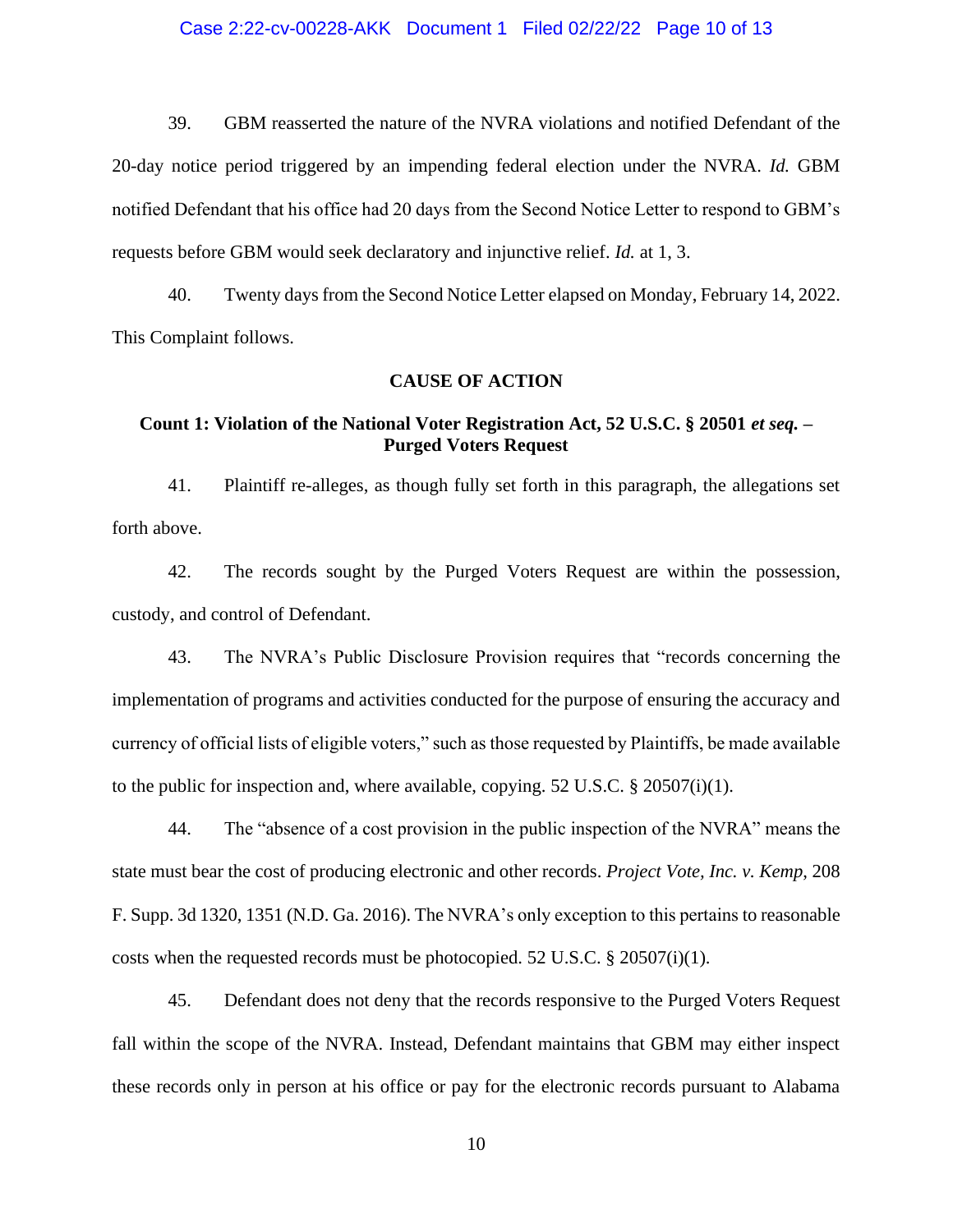#### Case 2:22-cv-00228-AKK Document 1 Filed 02/22/22 Page 11 of 13

Public Records Law, Ala. Code § 17-4-35. The NVRA, however, preempts state public records laws, requires access to copies of records where available, and only permits charging for reasonable photocopying costs. *Arizona v. Inter Tribal Council of Arizona, Inc.*, 570 U.S. 1, 8 (2013) (noting that the Elections Clause grants Congress the power to "supplant" state laws which conflict with federal law, including the NVRA). Defendant does not deny that electronic copies of these records are available. Nor does Defendant contend that he will incur any photocopying costs to produce the electronic records to GBM. Defendant's failure to produce these electronic records free of cost constitutes a violation of the NVRA.

46. Plaintiff complied with the NVRA's notice requirement by providing Defendant with written notice of the violation on December 8, 2021 and again on January 24, 2022. Defendant has failed to correct the violation within the twenty-day notice period set forth in Plaintiff's Second Notice Letter, pursuant to Section 11(b) of the NVRA. 52 U.S.C.  $\S$  20510(b)(2).

47. Defendant has violated, and continues to violate, the NVRA by refusing to produce the Purged Voters Records electronically to GBM absent payment of fees unrelated to photocopying costs.

## **Count 2: Violation of the National Voter Registration Act, 52 U.S.C. § 20501** *et seq.* **– Felony Records Request**

48. Plaintiff re-alleges, as though fully set forth in this paragraph, the allegations set forth above.

49. The records sought by the Felony Records Request are within the possession, custody, and control of Defendant.

50. The NVRA's Public Disclosure Provision requires the disclosure of all records "concerning the implementation of programs and activities conducted for the purpose of ensuring the accuracy and currency of official lists of eligible voters." 52 U.S.C. § 20507(i)(1). This includes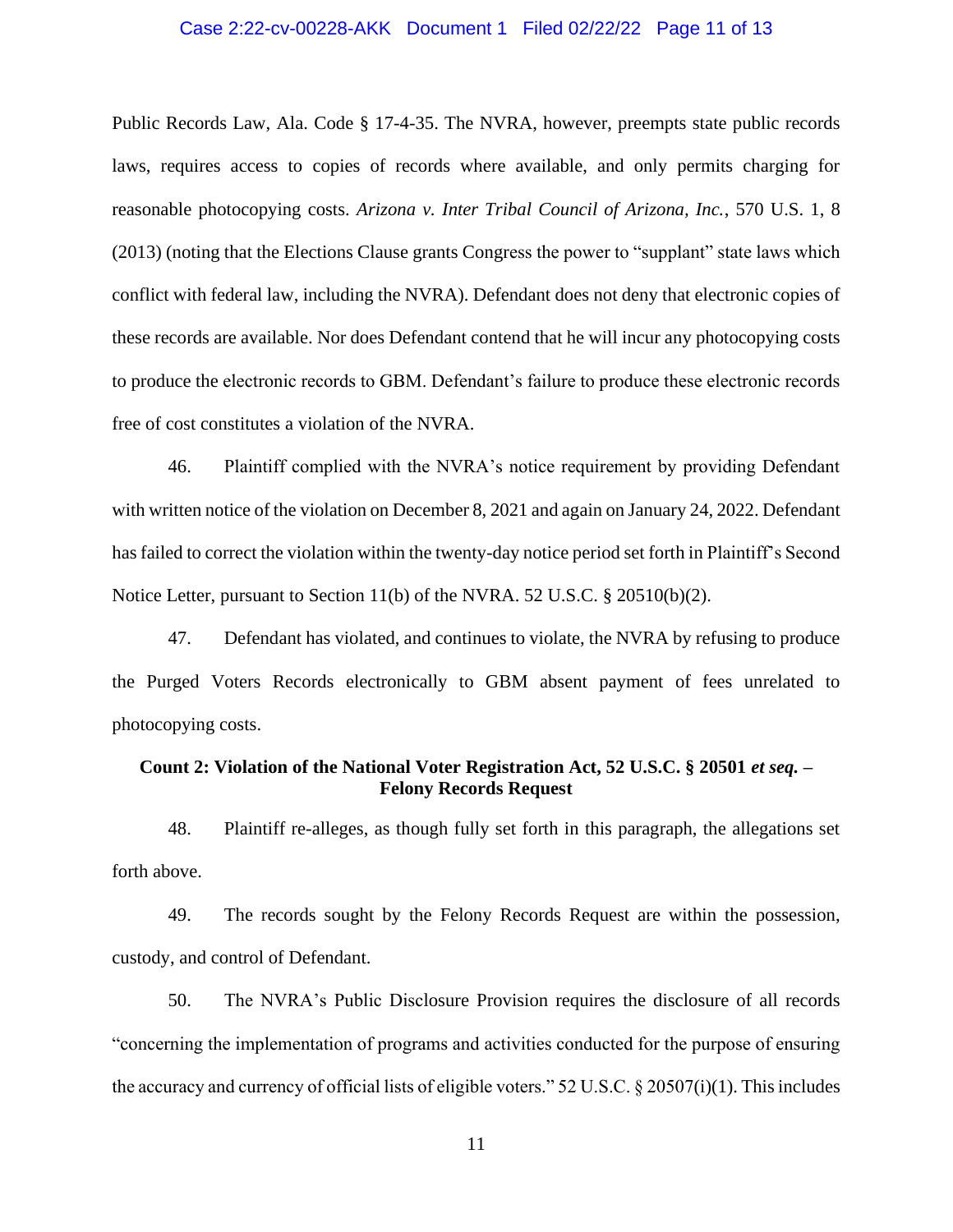#### Case 2:22-cv-00228-AKK Document 1 Filed 02/22/22 Page 12 of 13

records related to state efforts to ensure no ineligible voters are included on a state's voter rolls, such as documents pertaining to individuals removed or denied registration based upon an alleged prior disqualifying felony conviction.

51. Plaintiff complied with the NVRA's notice requirement by providing Defendant with written notice of the violation on December 8, 2021 and January 24, 2022. Defendant has failed to correct the violation within the twenty-day notice period set forth in Plaintiff's Second Notice Letter, pursuant to Section 11(b) of the NVRA. 52 U.S.C. § 20510(b)(2).

52. Defendant has violated, and continues to violate, the NVRA by refusing to make the Felony Records available for inspection within the meaning of the statute.

#### **REQUEST FOR RELIEF**

WHEREFORE, Plaintiffs respectfully request that the Court enter judgment in their favor and:

A. Declare that Defendant is in violation of the NVRA by refusing to produce records responsive to the Purged Voters Request and Felony Records Request (as defined herein) in the format requested, free of costs unrelated to photocopying;

B. Order Defendant to timely provide Plaintiffs with records responsive to the Purged Voters Request and Felony Records Request in the format requested, free of costs unrelated to photocopying;

C. Retain jurisdiction over this matter to ensure Defendant's compliance with its obligations to produce the Purged Voters Request and Felony Records Request pursuant to the Court's order and the NVRA;

D. Award Plaintiffs their reasonable costs and attorneys' fees incurred in bringing this suit pursuant to 52 U.S.C. 20510(c); and